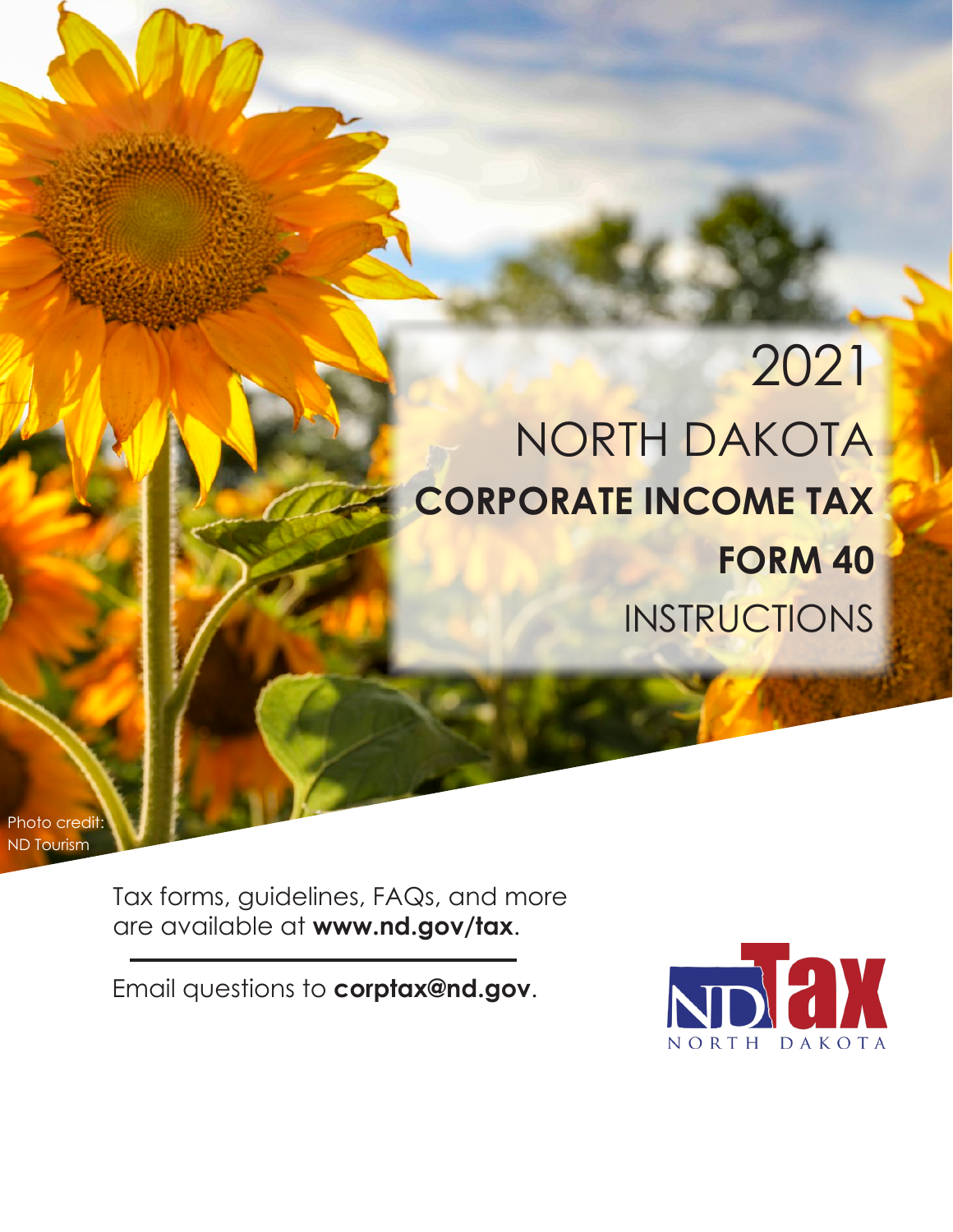

### **Changes to corporate income tax credits -**

A summary of the 2021 legislative changes affecting corporate income tax credits is below. See the 2021 Corporate Income Tax Credit instruction booklet on our website for additional details.

### **Contributions to nonprofit private schools - limitation increased**

The three existing credits for contributions to nonprofit private schools (primary education, secondary education, and higher education) each have a limit based on tax. This limitation for each tax credit was raised from 25% to 50% of the tax. Current law provides this new limit for tax years 2021 and forward.

### **Credit for employment of individuals with development disability or severe mental illness -**

The 2021 Legislature extended the existing provisions of this tax credit for two additional years, through 2022.

### **Other business tax changes -**

**Wage Withholding -** Beginning with first quarter 2022 returns (due April 30, 2022), all quarterly wage withholding returns must be filed and paid electronically. Also, the annual withholding tax threshold to allow for annual filings instead of quarterly was increased from \$500 to \$1,000.

**Information Returns (Forms 1099 and Form W-2) -** Applicable for tax year 2022 filings (due January 31, 2023), the annual information return transmittal and attachments must be filed electronically. Prior to 2021, electronic filing requirements only applied to businesses with ten or more information returns.

**Passthrough Entities - Beginning with tax year 2022 (due in 2023), any passthrough entity** with ten or more owners will be required to electronically file its North Dakota income tax return. This applies to a partnership or LLC filing Form 58, an S Corporation filing Form 60, and a fiduciary filing Form 38.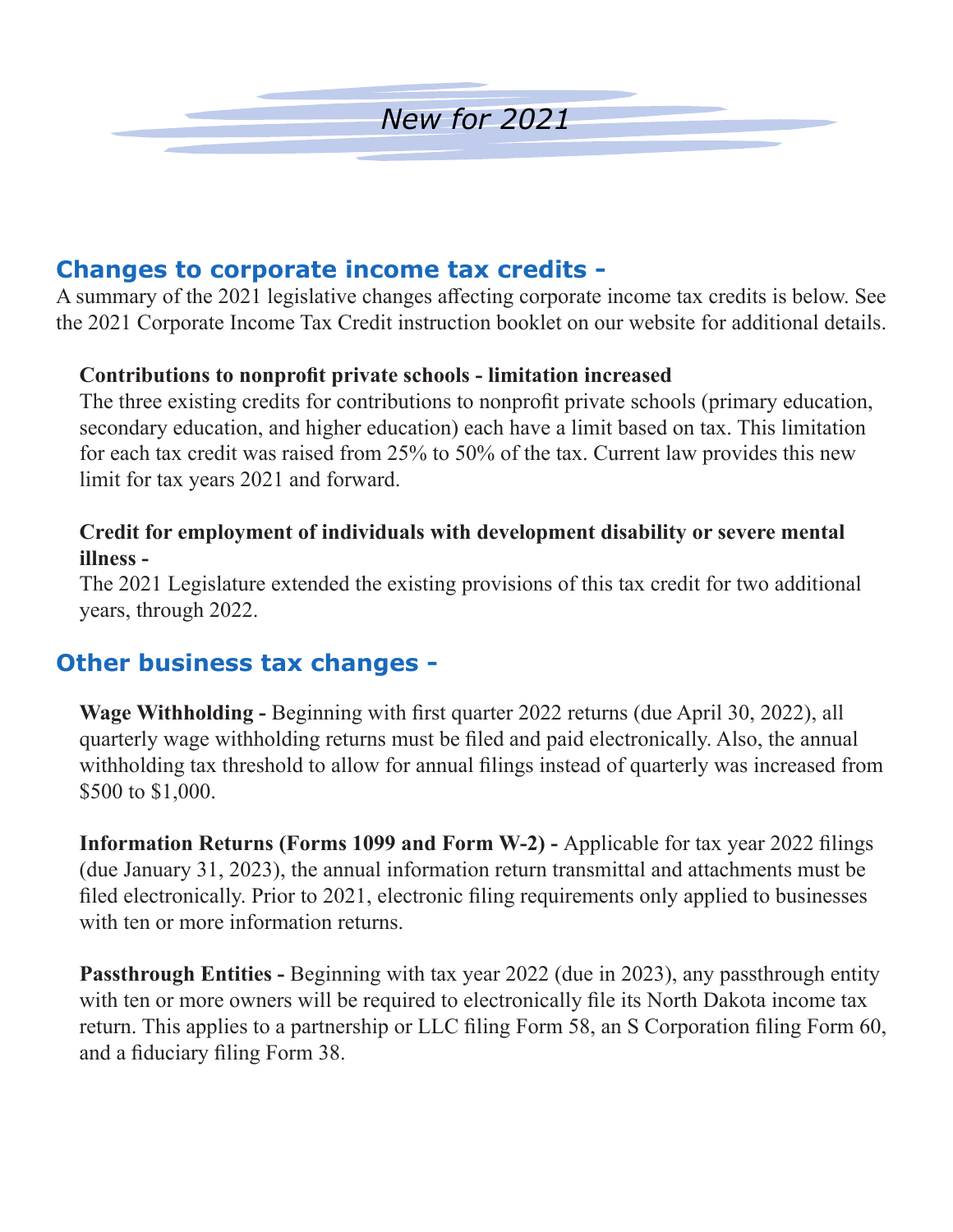

### **Sales factor weighting - apportioning corporations**

Existing provisions allow a corporation the option to make an election (for a term of five tax years) to use a more heavily weighted sales factor in its apportionment formula. For tax year 2021 and any subsequent year, any corporation covered by a previous or new election will use a 100% weighted sales factor. See the instructions on page 7 for more information.

### **Tax Department's Website - www.nd.gov/tax**

We encourage you to visit our website for additional information regarding tax credits, tax forms, news releases, to make a payment, or to print a payment voucher. Corporation information is located under the For Businesses tab on the home page. Any news affecting corporate income tax will be summarized in a practitioners' income tax newsletter, which is available on our website.

### **Payment Voucher Requirement**

A payment voucher is required for all corporate income tax payment types that are mailed to the Office of State Tax Commissioner. Payment voucher Form 40-PV is required for taxpayers filing a paper return and paying by check or money order. The vouchers are available on our website at www.nd.gov/tax/payment

### **Federal Due Dates and Extensions**

Corporation due dates for the Form 40 are found on page 1 of the instructions. The extension of time to file a federal return is automatically accepted by North Dakota as an extension of time to file the state return for the same period plus one additional month, which for a corporation with a calendar year-end would be November 15th. To extend the due date of the North Dakota return, mark the circle on the return and **attach** a copy of the federal extension.

### **Income Tax Withheld**

A partnership is not allowed to withhold income tax on the distributive earnings of a C corporation. If income tax was withheld in error and reported on a K-1 received from a partnership, the withheld amount cannot be claimed on Form 40. Contact the partnership to correct the error.

### **Filing Attachments**

All required schedules and a complete copy of the federal income tax return must be included with the North Dakota return regardless of whether it is filed electronically or on paper. The Modernized e-file (MeF) program continues to be available for electronically filing your North Dakota original return. If a required attachment or schedule is not included with the software, it must be attached as a PDF to the return submission. PDF examples might include a Property Tax Clearance Record, North Dakota credit computation schedules, or the Federal Extension Form 7004.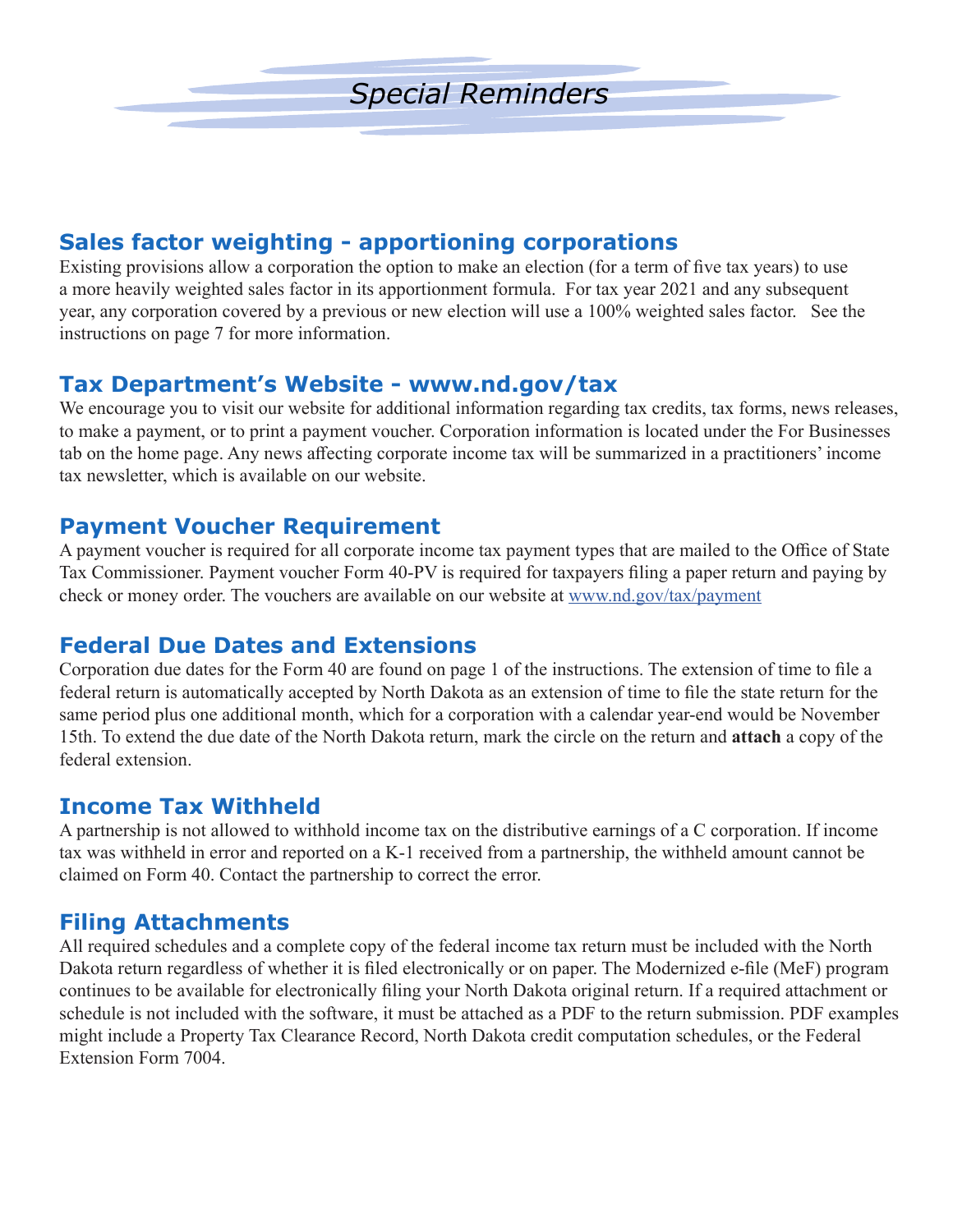### **General instructions**

#### **Who must file**

Every corporation engaged in business in North Dakota or having income from North Dakota sources must file a North Dakota Corporation Income Tax Return, Form 40.

For example, a North Dakota Form 40 must be filed by:

- Corporations, including business trusts, associations, and joint-stock companies;
- Cooperative corporations distributing their net income through patronage dividends;
- Insurance companies conducting business activities not subject to a gross premiums tax;
- Tax-exempt organizations having unrelated business taxable income; Note - A tax-exempt fiduciary trust that filed a Form 1041 to report the trust's unrelated business taxable income must file North Dakota Form 38;
- Organizations that anticipate receiving a tax exempt status notification from the IRS, but have not actually received such notification by the end of the taxable year.

Except as provided under "Exception for certain S corporations" below, a corporation that files Federal Form 1120S must file Form 60, North Dakota S Corporation Income Tax Return.

**Exception for certain S corporations.** An S corporation must file Form 40, North Dakota Corporation Income Tax Return, if all the following apply:

- The corporation is a bank or other financial institution that formerly was subject to the North Dakota financial institution tax under N.D.C.C. ch. 57-35.3 and filed Form 35 for tax years prior to 2013.
- The corporation made an election under N.D.C.C. § 57-38-01.35 to be taxed as a C corporation for the 2013 tax year and filed a Form 40 for 2013 through 2020.
- The corporation's North Dakota net tax liability on the 2020 Form 40 (page 1, line 20) is zero and the corporation is not revoking the election, which is done by filing Form 60 for the 2021 year.

If this election is still in effect and the S corporation files a Form 40 for the 2021 tax year, it may not file electronically and must file its return on paper. The corporation must provide a statement to each individual shareholder containing information on the adjustments that will need to be made on the shareholder's North Dakota individual income tax return to remove the income and losses already taxed and deducted on the North Dakota corporation income tax return. For more information, see the *Income Tax Guideline: Adjustment For Income (Loss) From An S Corporation Electing To Be Taxed Under N.D.C.C.* §*57-38-01.35.*

**Privacy Act Notification.** In compliance with the Privacy Act of 1974, disclosure of a social security number or Federal Employer Identification Number (FEIN) on this form is required under N.D.C.C. §§ 57-01-15 and 57-38-32, and will be used for tax reporting, identification, and administration of North Dakota tax laws. Disclosure is mandatory. Failure to provide the social security number or FEIN may delay or prevent the processing of this form.

Upon request from Legislative Management, the Tax Department is allowed to share the amount of any tax deduction or tax credit claimed or earned by a taxpayer. Disclosure of the taxpayer's name, federal identification number, or other confidential information is not permitted.

#### **Due date**

A calendar year corporation filing Form 40 must file on or before April 15 following the close of the calendar year.

A corporation reporting on a fiscal year basis must file on or before the 15th day of the fourth month following the close of the fiscal year. Use the 2021 Form 40 for fiscal years that begin in 2021 and end in 2022.

A cooperative must file on or before the 15th day of the ninth month following the close of the calendar or fiscal year. Answer "Yes" to Question #4 on page 2.

Tax-exempt organizations required to file an income tax return to report unrelated business taxable income must file a corporation income tax return on or before the 15th day of the fifth month after the tax year ends.

#### **Short period return**

A corporation required to file a federal short period return must file a North Dakota short period return for the same period. The North Dakota return must be filed by April 15th or by the date prescribed by the IRS, whichever is later.

See instructions for the North Dakota Form 40‑ES for due dates of estimated payments on short period returns.

A corporation terminating as a Subchapter S Corporation during the year, or a corporation changing its annual accounting period, must annualize its North Dakota taxable income and prorate its state tax liability in the same manner as the federal tax liability is prorated.

#### **Extension of time for filing**

An extension of time to file a federal return is automatically accepted by North Dakota as an extension of time to file the state return. The state extension is for one month after the due date of the automatic federal extension. Attach a copy of the federal extension Form 7004 (or other applicable form) to the state tax return and mark the extension circle on page 1. **The return will be processed as a delinquent return if the circle is not marked and a copy of the federal extension is not attached.**

If a federal extension is not obtained, or if an extension of time beyond the time period covered by a federal extension is needed, a North Dakota extension may be obtained by completing and filing North Dakota Form 101 prior to the due date of the return. This form may be obtained by contacting our office.

An extension of time to file a North Dakota return does not extend the time for payment of the tax, and extension interest at the rate of 12% per annum will apply to any payment made after the regular due date of the state tax return. Penalty does not apply to tax paid within the extension period.

Extension payments must be accompanied by Form 40‑EXT identifying the name, address, and FEIN of the taxpayer. The form can be found on our website. Alternatively, a letter containing the above information along with a copy of the approved state extension of time to file may be submitted with the prepayment of tax due.

#### **Payment of tax**

If tax due is less than \$5, payment need not be made. If tax is due, the total payment due must be paid at the time of, or before, the return is filed. Payment made by check should be made payable to the North Dakota State Tax Commissioner and be mailed with payment voucher Form 40PV.

Payment may be made electronically using an ACH debit, ACH credit, credit card, debit card, or electronic check. To learn more, visit our website at www.nd.gov/tax/payment.

Payment in the form of a check drawn on an international bank, except Canada, cannot be accepted. A check must be drawn on a U.S. or Canadian bank, be in U.S. dollars, and use a standard nine digit routing number.

#### **Preparer authorization**

If the corporation wants to allow the North Dakota Office of State Tax Commissioner to discuss its 2021 tax return with the preparer who signed it, mark the circle in the signature area of the return. This authorization applies only to the individual whose signature appears in the "Signature of Preparer" section of the corporation's return. It does not apply to the firm, if any, shown in that section.

If the circle is marked, the corporation is authorizing the North Dakota Office of State Tax Commissioner to contact the preparer to answer any questions that may arise during the processing of its return.

The corporation is also authorizing the preparer to:

- Give the North Dakota Office of State Tax Commissioner any information that is missing from the return;
- Call the North Dakota Office of State Tax Commissioner about the processing of the return or the status of any related refund or payment(s); and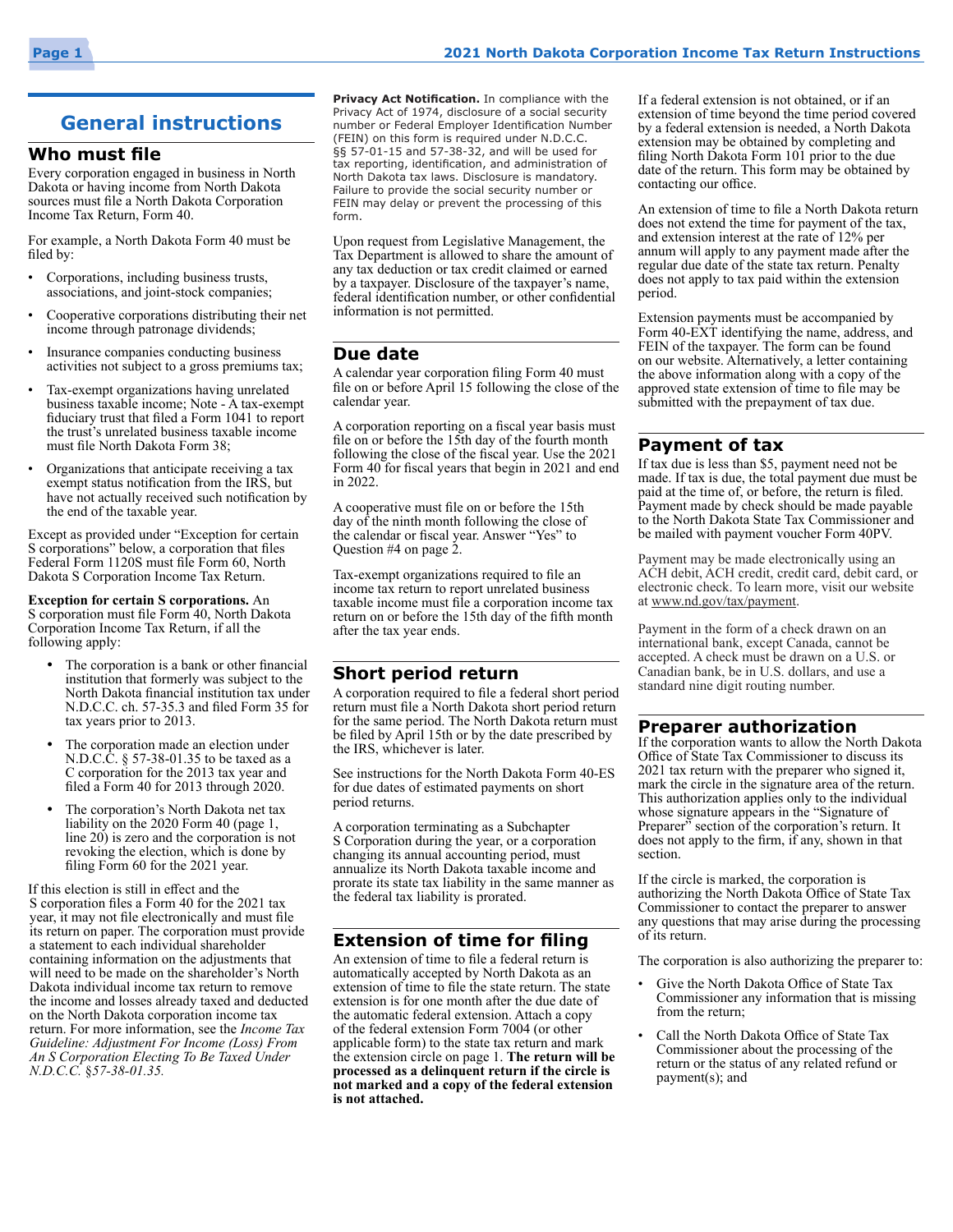• Respond to certain North Dakota Office of State Tax Commissioner notices that the corporation has shared with the preparer about math errors and return preparation. The notices will not be sent to the preparer.

The authorization will automatically end no later than the extended due date for filing the corporation's 2021 tax return.

The corporation is not authorizing the preparer to receive any refund check, bind the corporation to anything *(including any additional tax liability)*, or otherwise represent the corporation before the North Dakota Office of State Tax Commissioner. If the corporation wants to expand the preparer's authorization, North Dakota Form 500, Authorization to Disclose Tax Information and Designation of Representative, will need to be signed and filed with our office. North Dakota Form 500 can be found on our website at www.nd.gov/tax. Search for Form 500.

#### **Overpayments**

Overpayments of income tax may be applied to the 2022 estimated tax *(minimum \$5)* or issued as a refund *(minimum \$5)*. If an overpayment is applied to the following year, the amount of overpayment is considered an estimated payment and cannot be refunded or applied against other tax liability until the close of the following year.

#### **Interest and penalty**

The Office of State Tax Commissioner will notify the taxpayer of any interest and penalty owed on tax due. If desired, interest and penalty may be computed by the taxpayer on tax due and entered on the return.

#### **Interest:**

If the full amount of the tax is not paid by the original due date, the following provisions for interest apply:

- If an extension was obtained, interest on the tax due during the extension period is computed at 12% per annum, through the later of the extended due date or date paid. Beginning with the month thereafter, interest is computed at 1% per month or fraction of a month.
- If an extension was not obtained, interest on the tax due is computed at 1% per month or fraction of a month, except the month in which the tax became due.

#### **Penalty:**

- If the full amount of tax is not paid by the due date *(or extended due date)*, penalty is equal to 5% of the unpaid tax due or \$5, whichever is greater.
- If the return is not filed by the due date *(or extended due date)*, a penalty of 5% of the net tax liability or \$5, whichever is greater, applies for the month in which the return is due, with an additional 5% for each additional month *(or a fraction of a month)* during which the delinquency continues, not to exceed 25% of the net tax liability.

If there is an overpayment on Form 40, page 1, interest at the rate of 1% per month accrues on the overpayment beginning forty-five days after the later of:

- the due date of the return *(without extension);*  or
- the date the return is filed.

#### **Attachments and incomplete returns**

A complete copy of the federal income tax return as filed with the IRS must be attached to Form 40.

All applicable lines on Form 40 must be completed and the return must be signed. A signed Form 40 is a declaration the return is correct and complete.

A return with incomplete lines or schedules or with notations such as "see attached statement" or "available upon audit" is not properly filed and may be returned to the taxpayer. An incomplete return that is returned will not be considered filed until resubmitted with the required items. For electronically filed returns, any attachments for extension forms or applicable schedules that are not included with the software **must** be attached as a PDF.

#### **Ratios and decimals**

On all schedules where a ratio or decimal is called for, use 6 digits after the decimal point.

#### **To file or obtain additional forms and instructions**

Completed returns and written requests for information and forms should be mailed to the Office of State Tax Commissioner, 600 E. Boulevard Ave., Dept. 127, Bismarck, ND 58505‑0599.

If you have corporate income tax questions or are seeking tax forms, please e-mail us at corptax@nd.gov, visit our website at www.nd.gov/tax, or call our Corporate Tax Section at 701-328-1249.

For the speech or hearing impaired, call Relay North Dakota at 1-800-366-6888.

#### **Information at the source**

Any corporation doing business in North Dakota that is required to file a Federal Form W-2 or 1099 must also file one with this state. For more information on the requirements and alternatives for satisfying those requirements, contact our office.

#### **Quick refund**

A quick refund of overpaid estimated income tax may be requested by a corporation prior to filing a return if the expected overpayment exceeds five hundred dollars *(\$500)* and the claim for quick refund is filed after the close of the taxable year but before the 15th day of the fourth month thereafter.

The form for the Quick Refund Of Estimated Income Tax For Corporations *(Form 40-QR)* must be obtained by contacting our office.

#### **Estimated tax payments**

If a corporation's estimated state income tax liability exceeds five thousand dollars *(\$5,000) and* its previous year's state income tax liability exceeded five thousand dollars *(\$5,000),* the corporation is generally required to make an estimated tax payment of at least one-fourth of the amount due on each of four prescribed dates.

Information regarding estimated tax payments is located in the instructions for Form 40-ES.

#### **Amended returns/federal audit changes**

An Amended North Dakota Corporation Income Tax Return, Form 40X, must be filed if:

- North Dakota income is changed when an amended federal income tax return is filed or as a result of a federal audit.
- An error is discovered on a previously filed return.
- The corporation received a refund of federal income tax which was deducted on a previously filed Form 40 for tax years beginning before January 1, 2004.

Information about amended returns can be found in N.D.C.C. §§ 57-38‑38 and 57‑38‑40.

Form 40X and instructions can be obtained by visiting our website at www.nd.gov/tax/corp/ forms.

#### **Federalization**

The North Dakota income tax law is perpetually "federalized" for the Federal Taxable Income starting point of the North Dakota return.

#### **Method of corporation taxation**

The North Dakota corporation income tax applies only to that portion of a corporation's taxable income which is derived from or attributable to sources within this state.

A nonapportioning corporation, (a corporation whose business activity is conducted solely within North Dakota,) computes North Dakota taxable income by adjusting its federal taxable income by North Dakota statutory adjustments.

An apportioning corporation, (a corporation whose business activity is conducted both within and without North Dakota,) computes North Dakota taxable income by adjusting its federal taxable income by North Dakota statutory adjustments and apportioning this adjusted taxable income using Schedule FACT or CR *(Part II)* of Form 40.

A corporation engaged in a unitary business with one or more corporations *(irrespective of the country or countries in which the corporations conduct business)* must file using the combined report method.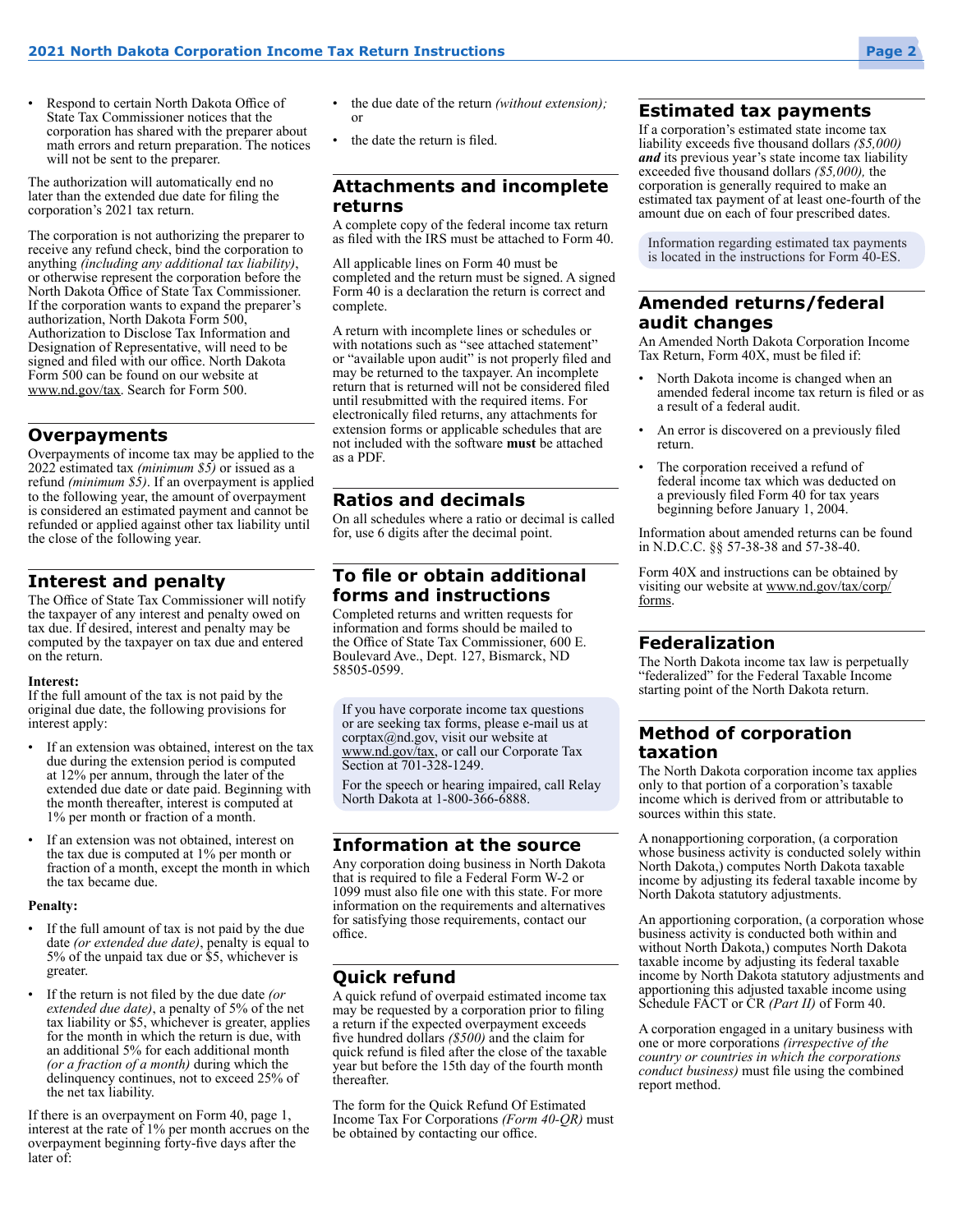

The starting point for computing North Dakota taxable income is federal taxable income. However, if the combined report excludes any corporation that was included in a federal consolidated return, the starting point for computing North Dakota taxable income is the pro forma federal taxable income amount for the combined group members that were part of the federal consolidated return.

A single, pro forma starting point is not computed to reflect the inclusion of additional nonconsolidated affiliates in a North Dakota combined group. Instead, the federal taxable income as actually reported to the IRS for each additional entity is added to the combined group. Federal consolidated return rules are not reapplied to this larger combined group. Also, see Schedule WW (line 4) or Schedule WE (line 2).

A unitary business is a group of corporations which carries on activities, the component parts of which transfer value among themselves through the unities of ownership, operation, and use.

- "Unity of ownership" means the group is under the common control of a single corporation, which is also a member of the group. Control exists when the single corporation owns, directly or indirectly, more than fifty percent of the voting stock of another corporation;
- "Unity of operation" means the group receives benefits from functional integration or economies of scale;
- "Unity of use" means the group of corporations contributes to or receives benefits from centralized management and policy formation.

Whether a group of corporations is engaged in a unitary business depends on the facts and circumstances of each case. If unity of ownership exists, any of the following facts or circumstances creates a presumption that the unities of operation and use exist; therefore, the corporations are engaged in a unitary business if:

- All activities of the group are in the same general line or type of business;
- The activities of the group constitute different steps in a vertically structured enterprise; or
- The group is characterized by centralized management.

#### **Water's edge election**

A corporation required to file its North Dakota return using the worldwide unitary combined report method may elect to use the water's edge method. The water's edge election must be made on the return as originally filed and is binding for five consecutive tax years. Also see Question #9 on page 2. **If the election is made, all corporations covered by the election will be subject to a 3.5% surtax on their North Dakota taxable income.**

### **Specific instructions for Form 40, Page 1**

#### **Taxpayer Name**

If filing a combined return (line 1, circle b or c) the return should be filed using the taxpayer name and FEIN of the specific corporation having activity in North Dakota.

If you previously filed a consolidated return (line 1, circle b1 or c1) as a member of a unitary group and are still a member of that group, use the same taxpayer name and FEIN as previously filed returns. If not, file using the name and FEIN of another affiliate having activity in North Dakota in 2020.

#### **Farming or Ranching Corporation**

Answer yes if business is registered as a farm or ranch corporation with the North Dakota Secretary of State.

#### **Business Code**

Enter the business code from the NAICS list found on our website at www.nd.gov/tax that most closely corresponds to the area from which you derived the majority of your income for the tax year.

### **Line 1**

**Income**

Mark the circle for the reporting method used to complete the return and enter the income reportable under that method. **Mark ONE circle only.**

#### **a. Single Corporate Entity**

The single corporate entity method reports income or loss of only one incorporated business that is not part of a unitary business. *(See item "Method of corporation taxation" on page 2.)*

If the single corporate entity method is used for both North Dakota and federal purposes, enter the federal taxable income from Federal Form 1120, line 30.

If the single corporate entity method is used for North Dakota purposes and the corporation is included in a consolidated Federal Form 1120, enter the corporation's federal taxable income before consolidating adjustments/eliminations from:

- A pro forma separate company federal income tax return, line 30; or
- The by-company schedule showing gross income and deductions, which supports the consolidated federal taxable income.

Cooperatives and other organizations using federal forms other than Federal Form 1120 must enter the federal taxable income from the appropriate form.

#### **b. Combined Report Method**

For North Dakota corporation income tax purposes, a "combined report" means an income tax return on which the tax liability is computed using the methods described in N.D.C.C. chs. 57‑38, 57-38.1 and N.D. Admin. Code chs. 81-03-05.1, 81-03-05.2, 81-03-05.3, and 81‑03-09.

- Except for 100% North Dakota corporations required to file a consolidated tax return, it is essential to have a unitary business group of corporations before the combined report method can be used. For a discussion of a unitary business group of corporations, see item "Method of corporation taxation" on page 2.
- If filing a combined report method return where only one company apportions income to North Dakota *(i.e., circle b or c is marked on Form 40, line 1),* the answer to Question #8 on page 2 will be "No".
- If filing a consolidated combined report method North Dakota tax return where more than one company apportions income to North Dakota *(i.e., circle b1 or c1 is marked on Form 40, line 1),* the answer to Question #8 on page 2 will be "Yes".

Mark the "Combined Report Method" circle if Form 40 includes only one corporation from a unitary business which apportions its income to North Dakota.

The return should be filed using the taxpayer name and federal identification number of the entity having activity in North Dakota.

Complete Schedule WW on page 4 and enter the amount from line 10 on page 1, line 1. Attach the completed Schedule WW to Form 40 when filed.

Answer "No" to Question #8 on page 2.

#### **Consolidated Return**

For North Dakota corporation income tax purposes, a North Dakota "consolidated return" means a single corporation income tax return that reports the tax liability of more than one corporation engaged in business or having sources of income from North Dakota.

- If part of the same unitary group, file the return using the same taxpayer name and FEIN as previously filed returns if that entity has activity in North Dakota in 2021. If not, file using the name and FEIN of another affiliate having activity in North Dakota in 2021.
- Only taxpayers who compute their North Dakota tax liability using the combined report method may file a consolidated return.
- Laws and rules governing consolidated returns are found in N.D.C.C. ch. 57‑38, and N.D. Admin. Code ch. 81‑03‑05.1.
- If filing a consolidated North Dakota tax return, circle b1 or c1 should be marked on line 1.
- Because a North Dakota consolidated return reports the tax liability of more than one corporation, North Dakota Schedule CR, Parts I, II, and III will be completed.
- If filing a consolidated North Dakota tax return *(i.e., circle b1 or c1 is marked on Form 40, line 1)* the answer to Question #8 on page 2 will be "Yes".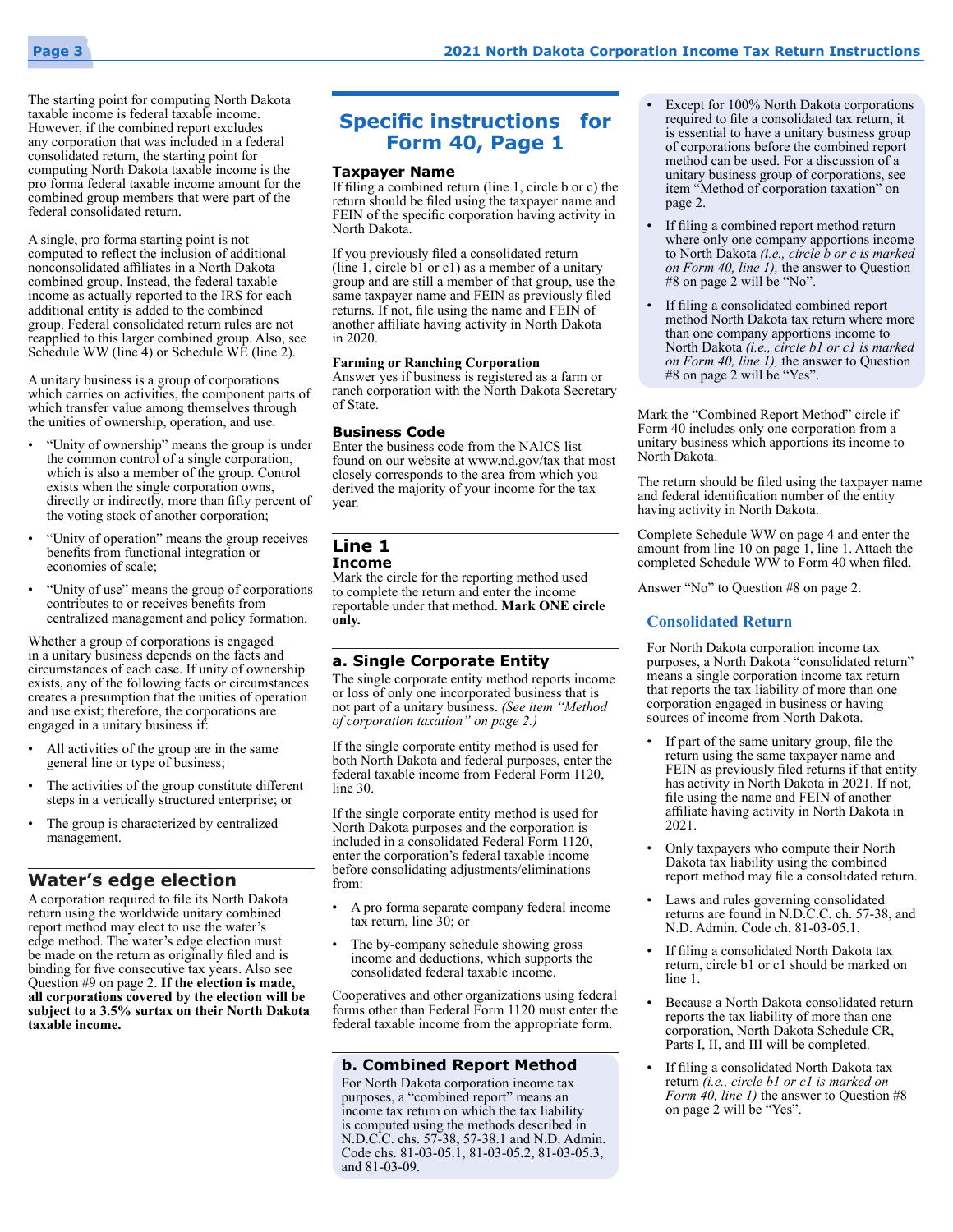#### **Schedule CR**

Schedule CR, Parts I, II, and III will be completed *only* for corporations which:

- apportion income to North Dakota *(i.e., have property, payroll, or sales in North Dakota, ) or*

allocate nonbusiness income or loss to North Dakota, or

- do not apportion or allocate any income or loss to North Dakota, but choose to be disclosed as having filed a North Dakota return.

The factor denominator of the apportionment factor computation on Part II will be the total property, payroll, and sales for all unitary companies in the combined group.

The Schedule CR in this booklet allows for three separate companies to be reported. If more companies are to be reported, photocopy Parts I, II, and III of Schedule CR and continue to complete the additional schedule copies for companies that apportion their income to North Dakota. *(See page 8 for specific instructions for Schedule CR.)*

#### **b1. Combined Report Method Consolidated Return**

Mark the "Combined Report Method Consol. Return" circle if the corporation is filing one consolidated North Dakota return using the combined report method.

Two or more apportioning corporations *may*  file one North Dakota consolidated return if the corporations are required to use the combined report method and more than one of the corporations has a filing requirement in North Dakota.

If circle b1 is marked:

- 1. If part of the same unitary group, file the return using the same taxpayer name and FEIN as previously filed returns if that entity has activity in North Dakota in 2021. If not, file using the name and FEIN of another affiliate having activity in North Dakota in 2021.
- 2. Complete Schedule WW on page 4 and enter the amount from line 10 on page 1, line 1. Attach the completed Schedule WW to Form 40 when filed.
- 3. Complete North Dakota Schedule CR, Parts I, II and III only for companies that apportion income to North Dakota. If a corporation *does not have* property, payroll, and/or sales in North Dakota, it will not be listed on Schedule CR.
- 4. Answer "Yes" to Question #8 on page 2.

#### **c. Water's Edge Method**

Mark the "Water's Edge Method" circle if:

- The corporation is a member of a worldwide unitary business group of corporations, and
- The corporation elects to file a North Dakota tax return using the water's edge method, and
- No other corporations in the combined report have a filing requirement in North Dakota, if more than one, see c1 method below.

If circle c is marked:

- 1. The return should be filed using the taxpayer name and FEIN of the entity having activity in North Dakota.
- 2. Complete Schedule WE on page 5 and enter the amount from line 12 on page 1, line 1. Attach the completed Schedule WE to Form 40 when filed.
- 3. Answer "No" to Question #8 on page 2.

#### **c1. Water's Edge Method Consolidated Return**

Mark the "Water's Edge Method Consolidated Return" circle if:

- The members of a worldwide unitary business group of corporations elect to file a consolidated tax return using the water's edge method, and
- If two or more apportioning corporations in the combined report have a filing requirement in North Dakota.

If circle c1 is marked:

- 1. If part of the same unitary group, file the return using the same taxpayer name and FEIN as previously filed returns if that entity has activity in North Dakota in 2021. If not, file using the name and FEIN of another affiliate having activity in North Dakota in 2021.
- 2. Complete Schedule WE on page 5 and enter the amount from line 12 on page 1, line 1. Attach the completed Schedule WE to Form 40 when filed.
- 3. Complete North Dakota Schedule CR, Parts I, II, and III only for companies that apportion income to North Dakota.
- 4. Answer "Yes" to Question #8 on page 2.

#### **d. Other**

Mark the "Other" circle if the corporation has received written permission from the Office of State Tax Commissioner to file a North Dakota return using a filing method other than those specified above.

Other filing methods are contained in N.D.C.C. § 57-38.1-18 *(for example, separate accounting or a method using an apportionment factor different from that computed on Schedules FACT or CR)*.

If the circle entitled "Other" is marked:

- 1. Attach a copy of the letter from the Office of State Tax Commissioner granting permission to use, or requiring the use of, this filing method.
- 2. Attach a worksheet substantiating and explaining the computation of income.
- 3. Enter the income from the worksheet on page 1, line 1.

#### **Line 4 North Dakota apportionable income**

If completing Schedule CR, enter the amount from page 1, line 4 on Schedule CR, Part I, line 4 (enter *the same amount for each company)* and complete Parts I, II, and III of Schedule CR.

If a North Dakota consolidated tax return is being filed to report the tax liability of more than one corporation engaged in business in or having sources of income from North Dakota:

- 1. *Do not* complete lines 5-19 on page 1 until Schedule CR has been completed.
- 2. Complete Schedule CR, Parts I, II, and III on pages 6, 7, and 8 and enter the totals on page 1.
- 3. Complete Form 40, page 1.
- 4. Attach the completed Schedule CR to Form 40 when filed.

#### **Line 5 Apportionment factor**

If a corporation has business income from activity solely within this state, enter 1.000000 on this line.

Corporations not filing a consolidated return, enter the apportionment factor from Schedule FACT, line 14 or 16.

Corporations completing Schedule CR must enter the apportionment factor from Schedule CR, Part II, line 14a or 16a.

It is required that the supporting Schedule FACT or CR, Part II, whichever is applicable, be completed, and that the 6-digit factor from the supporting schedule be carried to page 1, line 5.

If the supporting schedule is not completed, the return will be considered incomplete and mailed back.

#### **Line 7 Income allocated to North Dakota**

Enter nonbusiness income allocated to North Dakota, less related expenses. Nonbusiness income is allocated to North Dakota if the income is attributable to North Dakota.

Expenses must be attributed to nonbusiness income in a manner which fairly distributes all of the corporation's expenses to its various types of income.

Corporations completing Schedule CR must enter the total nonbusiness income for all corporations having activity within North Dakota.

#### **Line 9**

#### **Exemption for new and expanding business**

If the corporation received a new and expanding business exemption from the State Board of Equalization, enter the amount of exempt income computed pursuant to N.D. Admin. Code § 81‑03‑01.1-06. If line 8, page 1 is negative, do not enter an amount.

Corporations completing Schedule CR must enter the exempt income for each corporation having an exemption.

Attach a schedule showing the computation of exempt income for each corporation and a Property Tax Clearance Record form.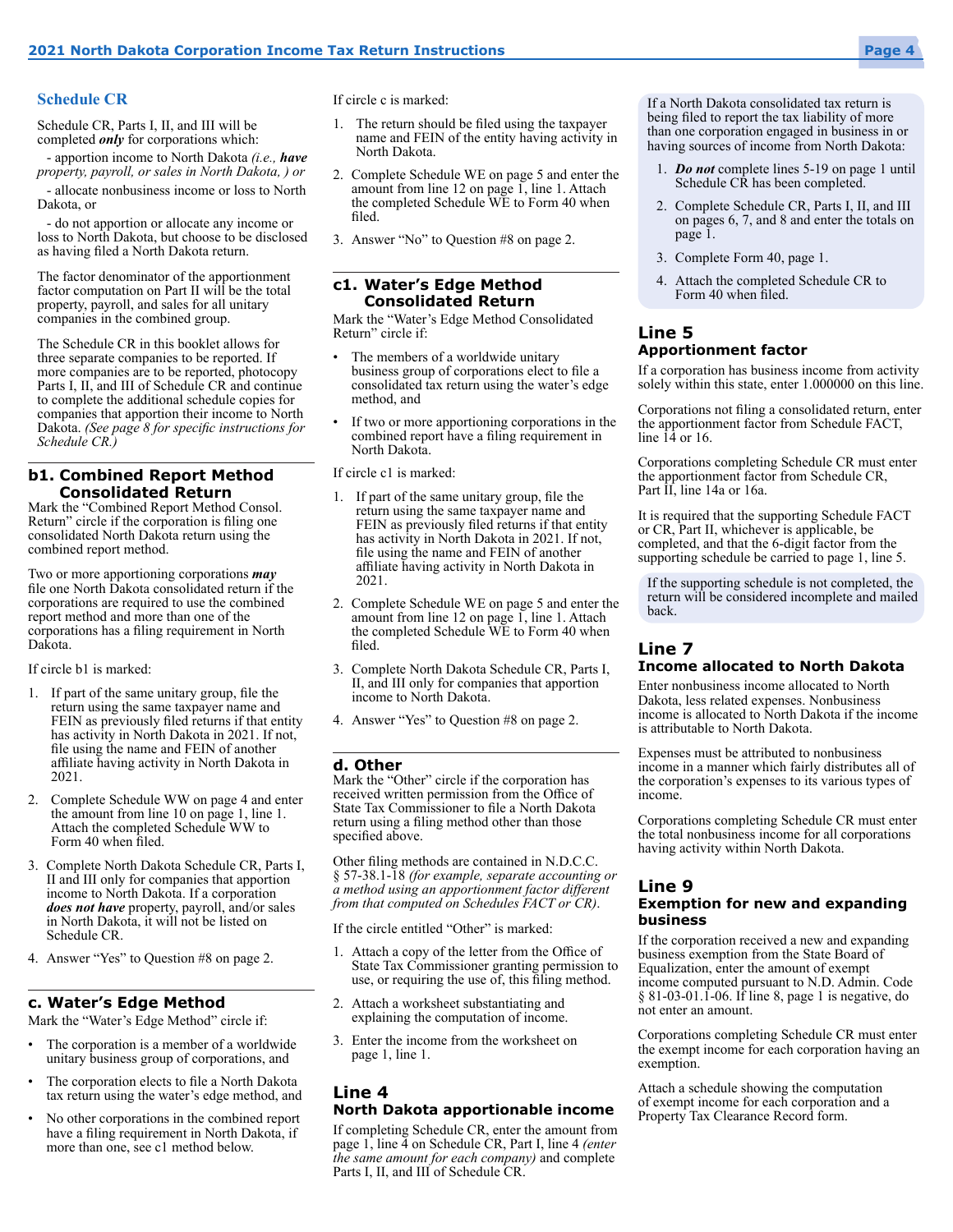#### **Line 10 Renaissance zone income exemption**

If the corporation is claiming exempt income as a result of the Renaissance Zone Act, enter the total amount of exemption from the summary part of Schedule RZ. The amount of exemption cannot exceed the amount of related income assigned to North Dakota. Contact the Office of State Tax Commissioner at 701.328.1243 to obtain Schedule RZ. Attach Schedule RZ and the Property Tax Clearance Record form to the Form 40 when filed.

#### **Line 11 ND income after income exemptions**

If the amount on line 11 is a loss, the loss must be carried forward.

#### **Line 12 North Dakota loss carryforward**

The North Dakota loss carryforward allowed on the Form 40 is the amount of the accumulated North Dakota loss less any previously deducted loss.

North Dakota net operating losses incurred in taxable years beginning after December 31, 2002, cannot be carried back to a previous taxable year. These net operating losses must be carried forward. Capital losses must still be carried back and then carried forward.

Attach a worksheet showing the accumulated loss, by year, less any previously deducted loss carryback or carryforward.

Corporations completing Schedule CR must enter the loss carryforward from all corporations listed on Schedule CR.

#### **Line 14 Gross proceeds allocated to North Dakota from sale of North Dakota research tax credits**

Enter on this line the gross proceeds from the sale, assignment, or transfer of unused North Dakota research tax credits. See the *2021 Corporate Income Tax Credits* booklet for more information.

#### **Line 15 North Dakota taxable income**

If line 14 is zero enter the amount from line 13.

If line 13 is zero or less and line 14 is greater than zero, enter the amount from line 14.

If line 13 is greater than zero, enter the total of line 13 and line 14.

#### **Line 21 Tax year 2021 estimated income tax payments**

Enter the total 2021 estimated income tax payments. Also, enter any 2020 overpayment credited to the 2021 taxable year and any payment voluntarily made to the state with an extension of time for filing.

#### **Line 22 North Dakota income tax withheld on oil and gas royalties**

Enter the amount of North Dakota income tax withheld on oil and gas royalty payments that were reported to the company on a 2020 Form 1099‑MISC. The amount to enter should only be income tax withheld and should not include any production or extraction taxes. Do not enter income tax withheld and reported on a K-1 received from a partnership. Income tax withheld on K-1 distributive income for a corporation is not allowed. In order to substantiate the amount withheld, a copy of the Form 1099-MISC must be attached or credit will not be allowed for the tax withheld. If the return is filed electronically, the Form 1099-MISC should be attached as a PDF.

Enter the amount of tax withheld for the company only if its FEIN is identified as the recipient on the Form 1099-MISC. If this return is a consolidated return, the amount to enter should also include any amount withheld on behalf of any corporation that is included in this return as identified by the recipient's FEIN on the Form 1099-MISC.

Income tax withheld on royalties received by a disregarded entity cannot be claimed. If income tax was withheld on a disregarded entity owned by a corporation, a corrected Form W-9 (to correctly identify the owner of the disregarded entity as the royalty owner) must be provided to the payer, and a corrected Form 1099-MISC identifying the corporate owner must be obtained.

If the company is filing with a tax year end other than a calendar year basis, it will claim withholding on the corporate income tax return for the year following the year of Form 1099-MISC. A taxpayer with a fiscal year end in 2021 will claim the amount withheld as shown on its 2020 Form 1099-MISC, and so on for each subsequent year and return.

#### **Line 24a Interest and penalty for balance due**

The Office of State Tax Commissioner will notify the taxpayer of any interest and penalty owed on tax due. If desired, interest and penalty may be computed by the taxpayer on tax due and entered on the return.

**Interest:**

If the full amount of the tax is not paid by the original due date, the following provisions for interest apply:

If an extension was obtained, interest on the tax due during the extension period is computed at 12% per annum, through the extended due date. Beginning with the month thereafter, interest is computed at 1% per month or fraction of a month.

• If an extension was not obtained, interest on the tax due is computed at 1% per month or fraction of a month, except the month in which the tax became due.

#### **Penalty:**

- If the full amount of tax is not paid by the due date *(or extended due date)*, penalty is equal to 5% of the unpaid tax due or \$5, whichever is greater.
- If the return is not filed by the due date *(or extended due date)*, a penalty of 5% of the net tax liability or \$5, whichever is greater, applies for the month in which the return is due, with an additional 5% for each additional month *(or a fraction of a month)* during which the delinquency continues, not to exceed 25% of the net tax liability.

#### **Line 24b Interest on underpayment of estimated tax**

Instructions for making estimated tax payments are found on Form 40-ES. If estimated payments are not timely made or in the correct amount, interest is charged.

The amount of interest due for underpaid or late payments of estimated tax can be computed on North Dakota Form 40-UT. Instructions for Form 40-UT are on the Form 40-UT. Enter the interest from Form 40-UT, line 9 on line 24b. Attach Form 40-UT to Form 40 when filed.

#### **Line 25a Amount to be credited to year 2022**

A corporation may elect to have the overpayment credited to their 2021 estimated tax. The overpayment will be credited to the first quarterly installment for 2021.

### **Specific instructions for Schedule SA**

#### **Additions**

#### **Line 1 Federal net operating loss deduction**

Enter the amount of federal net operating loss deducted in arriving at federal taxable income, generally as reflected on Federal Form 1120, line 29a. Any North Dakota net operating loss carryover deduction is separately computed and deductible on page 1, line 12 (or Schedule CR, line 12).

#### **Line 2 Special deductions**

Enter the amount of special deductions claimed in arriving at federal taxable income, generally as reflected on Federal Form 1120, line 29b. Even though this amount includes the deduction for foreign derived intangible income, that amount is separately deducted on Schedule SA, line 9 (below).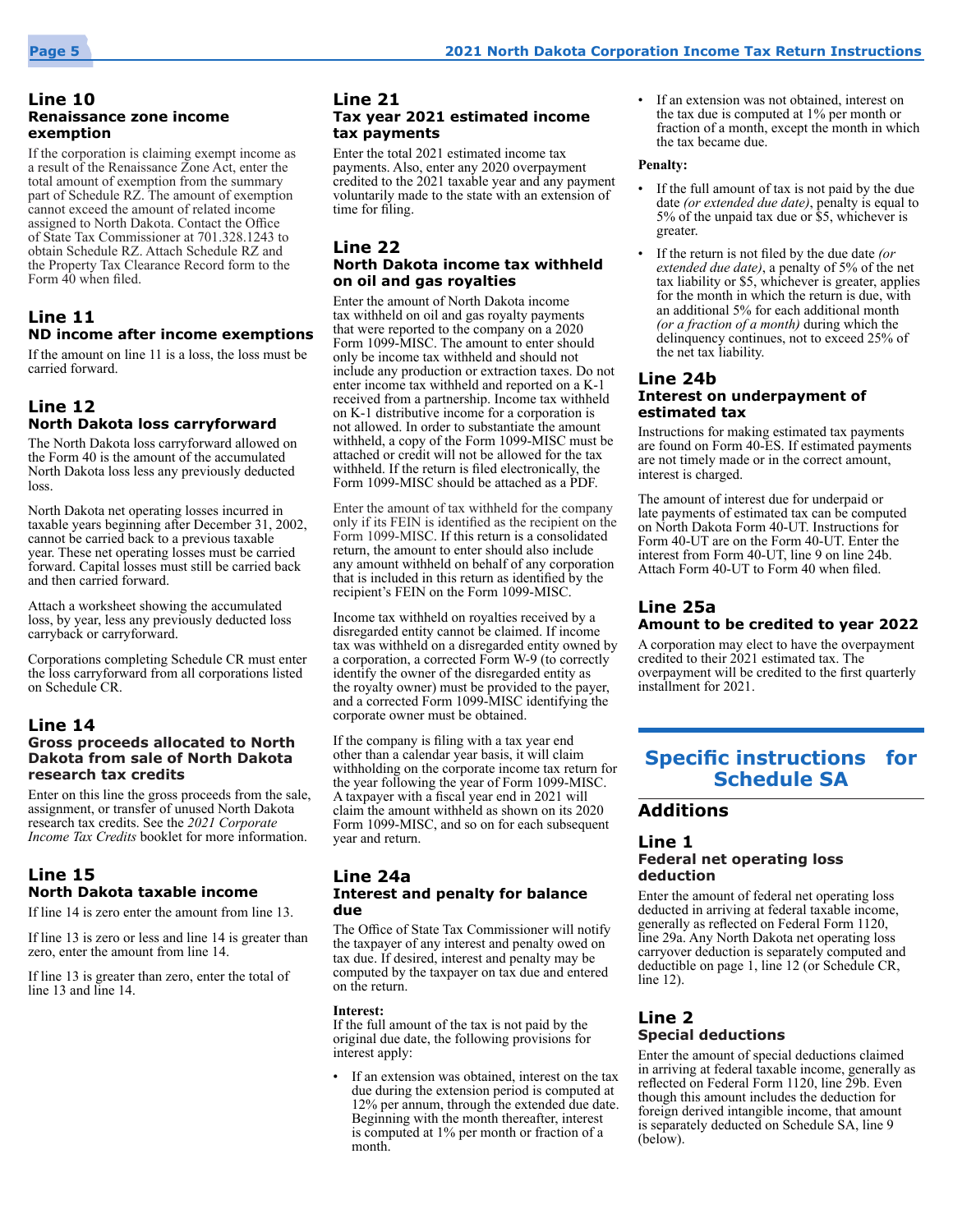#### **Line 3 All taxes measured by income deducted to arrive at federal taxable income**

Enter all taxes measured by income, including income taxes, franchise or privilege taxes measured by income *(paid to or withheld by any taxing authority, including a foreign country)* to the extent such taxes were deducted to arrive at federal taxable income.

#### **Line 5 Contribution to endowment fund credit adjustment**

Enter the contribution made to an endowment fund that was deducted on your federal income tax return to the extent a credit has been claimed on Schedule TC, line 16.

#### **Line 6 Other additions**

#### • **Domestic Production Activity Deduction (DPAD)**

With the federal repeal of the DPAD in IRC § 199, which was applicable for tax years prior to 2019, there is no addition adjustment required for the DPAD for years after 2017. There is also no requirement for an addition adjustment related to the federal deduction provided for in IRC § 199A applicable for certain cooperatives for years 2019 and forward.

#### • **Housing incentive contributions**

Include on this line the amount of contribution made to a housing incentive fund that was deducted on your federal income tax return to the extent a credit has been claimed on a North Dakota return for any year.

#### • **Safe harbor leases**

The safe harbor lease provisions in  $\S 168(f)$ (8) of the IRC of 1954, as amended, are not adopted in North Dakota in those instances where the minimum investment by the lessor is less than one hundred percent  $(100\%)$ . Enter amounts on line 8.

- Seller/Lessee: sale proceeds, rent expense, amortization expense, lease acquisition cost.
- Buyer/Lessor: interest expense, depreciation expense, amortization expense, acquisition cost, loss on sale of property.

See N.D.C.C. § 57-38-01(5)(a) for more information.

#### • **Real estate investment trusts**

Include on this line, the dividends paid deduction allowed by a captive real estate investment trust (REIT) on its federal income tax return and included in the taxpayer's federal taxable income. See N.D.C.C. § 57‑38-01.3(1)(l) for further information. The dividends paid should be added back only to the extent they have not otherwise been included in apportionable income.

#### • **ACRS depreciation adjustment**

Enter the amount of depreciation deducted on the federal return for *all* currently held assets placed in service between January 1, 1981, and the end of the 1982 tax year using methods allowed under the IRC provisions in effect as of December 31, 1980. North Dakota income

tax statutes did not allow for the use of ACRS depreciation for assets placed in service for 1981 and 1982 only and federal taxable income must be adjusted for the difference in these two methods. In computing this adjustment, exclude safe harbor lease adjustments.

**A worksheet explaining any adjustment on this line must be attached.**

### **Subtractions**

### **Line 8 Tax refunds received in year 2021**

Enter all income, franchise, or privilege tax refunds received in 2020, to the extent such taxes were previously included in North Dakota taxable income.

Federal income tax refunds received cannot be included on this line.

#### **Line 9 Foreign derived intangible income deduction**

Enter the amount of the foreign derived intangible income deduction that was included in the deduction on Federal Form 1120, line 29b, which was also included in the amount entered on Schedule SA, line 2 (above). Because this deduction is allowable in computing North Dakota income but was added back as a special deduction, the deduction is restored by entering on this line.

The amount entered on this line should be the amount from federal Form 8993, line 28. Attach the form to the return.

#### **Line 10 Interest on United States Obligations**

Enter the following on this line:

- Interest income from U.S. obligations.
- Interest income from other securities that is specifically exempted from state income tax by federal statute.

Not all interest income from securities issued by federal government agencies is includable on this line. Examples of interest income not includable on this line are from certain mortgage backed securities of the Federal Home Loan Mortgage Corporation, Federal National Mortgage Association, Government National Mortgage Association, and interest received from a federal tax refund.

#### **Lines 11 and 12 Allocated income and related expenses**

Business income: N.D. Admin. Code ch. 81-03-09-03. All income arising from transactions and activity in the regular course of the taxpayer's trade or business operations including income from tangible and intangible property if the acquisition, management, and disposition of the property constitute integral parts of the taxpayer's regular trade or business operations.

Nonbusiness income: All income other than business income.

Enter all nonbusiness income on line 11 and enter related expenses on line 12. The method used to attribute expenses to nonbusiness income must fairly distribute all of the corporation's deductions to all of its various types of income.

If an entry is made, all of the following must be attached to Form 40:

- A worksheet showing each type of income or loss item allocated and its amount;
- Documentation showing the state to which the item of income or loss was allocated *(a copy of the other state's tax return is preferred)*; and
- A narrative explaining the reasons for allocating each item of income or loss.

#### **Line 14 IC-DISC distributions**

Enter the actual distributions made by a corporation who elects to be an interest-charge domestic international sales corporation, elects to use intercompany pricing rules under IRC § 994, and is owned by one or more individuals or passthrough entities. Answer "Yes" to Question #4 on page 2.

#### **Line 15 Other subtractions**

**Do not include intercompany eliminations on this line when filing a combined report**  *(filing methods b, b1, c, or c1).* **Report all intercompany eliminations on Schedule WW line 9 or Schedule WE line 5.**

• **Eminent domain sale or transfer** If the amount on page 1, line 1 includes any gain, either ordinary or capital, from property subjected to eminent domain sale or transfer, such gain is not taxable and must be entered on this line.

• **Safe harbor leases**

The safe harbor lease provisions in  $\S 168(f)$  $(8)$  of the IRC of 1954, as amended, are not adopted in North Dakota in those instances where the minimum investment by the lessor is less than one hundred percent (100%). Enter amounts on line 15.

- Seller/Lessee: interest income and depreciation expense *(for assets placed in service between January 1, 1981, and the end of the 1982 taxable year, use methods allowed under the IRC as of December 30, 1980. For assets placed in service after the 1982 taxable year, use ACRS depreciation)*.
- Buyer/Lessor: rental income.

#### • **Regulated investment companies**

Regulated investment companies, as defined by the IRC, will be allowed to subtract on this line certain dividends paid to shareholders. The dividends paid must be attributable to income that is taxable under N.D.C.C. ch.  57-38 when the regulated investment company earns the income.

#### • **North Dakota railway bonds**

Enter the amount of interest on bonds issued by a regional railway authority in North Dakota.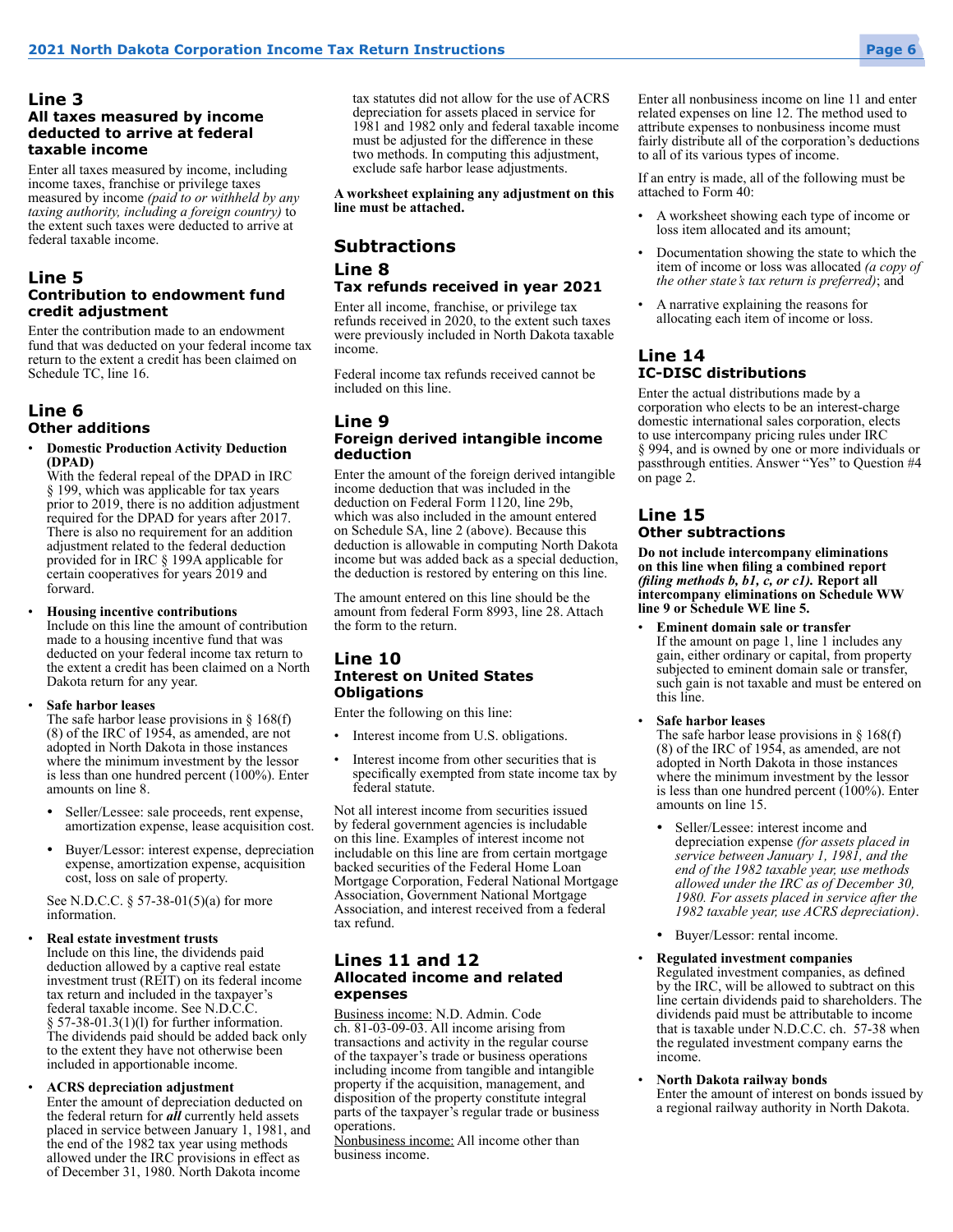

#### • **ACRS depreciation adjustment**

Enter the amount of depreciation deducted on the federal return for *all* currently held assets placed in service between January 1, 1981, and the end of the 1982 tax year using methods allowed under the IRC provisions in effect as of December 31, 1980. North Dakota income tax statutes did not allow for the use of ACRS depreciation for assets placed in service for 1981 and 1982 only and federal taxable income must be adjusted for the difference in these two methods. In computing this adjustment, exclude safe harbor lease assets.

#### **A worksheet explaining any adjustment on this line must be attached.**

### **Specific instructions for Schedule FACT**

#### **Apportionment factor in general**

In general, the apportionment factor is a product of a formula consisting of an equally weighted threefactor (property, payroll, and sales) apportionment. Each factor represents the percentage of the corporation's North Dakota activity compared to its total activity everywhere. Except where a sales factor weighting election is made, the apportionment factor calculation equally weights property, payroll, and sales—see "Sales factor weighting election" below.

If a corporation files under a combined report filing method, the denominator (i.e., the everywhere amount) of each factor must include the amounts for all of the corporations included in the combined report. Exclude from each factor amounts attributable to intercompany transactions between corporations included in the combined report. Also exclude from each factor amounts attributable to allocable income.

If the amount of any factor's denominator is zero, exclude that factor from the calculation. If a corporation owns an interest in a passthrough entity and includes the distributable share of income from the passthrough entity in its apportionable business income, include in the factors the corporation's proportionate share of the passthrough entity's apportionment factors.

Special apportionment rules may apply in the case of certain industries or unique circumstances. For example, special apportionment rules apply to financial institutions, as provided under N.D. Admin. Code ch. 81-03-09.1. For additional information on the apportionment factor, see N.D. Admin. Code ch. 81-03-09.

#### **Financial Institutions**

For any corporation that meets the definition of a financial institution, special apportionment provisions apply for the property and sales factors. These apportionment provisions are included in N.D. Admin. Code ch. 81-03-09.1 and are identical to the provisions that existed for financial institutions that were subject to the financial institution tax and filed Form 35 for years prior to 2013. Loans and receivables of a financial institution that are included in the property factor should be reported on the "Other assets" line and a supporting schedule should be attached. Please contact our office if there are questions regarding these special apportionment provisions.

#### **Sales Factor Weighting Election**

A corporation has the option to make an election to a 100% weighted sales factor in its apportionment factor. The following provisions apply to a 100% weighted sales factor election:

- The election must be made on an original, timely filed return.
- The election is made by marking the box on Schedule FACT, line 15a or Schedule CR, Part II, line 15a, depending on the filing method.
- The election applies to all companies included in a unitary group and to all companies filing a consolidated North Dakota return. See Schedule CR, Part II, line 15a.
- The election is binding for a term of five consecutive tax years, starting with the year for which the election is made.
- After the fifth tax year of the election, a new election is applicable for a term of five years (years 6 through 10).
- After the fifth year of an election, if a new election is not made (for year 6), the equallyweighted three-factor apportionment formula must be used for at least three tax years before another election can be made.

The application of special industry apportionment provisions in N.D. Admin. Code ch. 81-03-09 does not preclude making a sales factor weighting election. If a corporation's apportionment factors include amounts attributable to a passthrough entity, the election applies to the calculation of the corporation's apportionment factors, as adjusted to include the passthrough entity amounts. (Note: The passthrough entity itself may not make a sales factor weighting election.) For more information on the sales factor weighting election, see N.D. Admin. Code ch. 81-03-09.2.

An election to use the water's edge filing method is unrelated to the sales factor weighting election.

*Note: A corporation that did not make a sales factor weighting election for 2016, 2017, 2018, or 2019 is not precluded from making one for 2020 or in a future year.*

#### **Specific line instructions**

The following line instructions apply to either Schedule FACT or Schedule CR, Part II, whichever schedule applies. The line items for the "Everywhere" amounts on the two schedules correspond to each other. If applicable, also see the general instructions for Schedule CR, Part II, on page 8.

If a sales factor weighting election applies, the property and payroll sections are not required.

#### **Property Factor**

#### **Lines 1 through 6 Owned and rented property**

Enter on the applicable line the average value of real and tangible personal property owned and rented by the corporation. For owned property, this generally means the average of the original cost (before depreciation) used for federal income tax purposes. For rented property, this generally means the amount of rent paid multiplied by eight. Certain property items are subject to special rules.

Do not include amounts related to construction in progress. A corporation's share of a passthrough entity's apportionment factors should be included on line 5.

The average value of owned and rented property is assigned to North Dakota if the property is located in North Dakota. The amount attributable to mobile property is generally assignable to North Dakota based on a ratio of the property's time spent in North Dakota. For more complete information on the property factor, see N.D. Admin. Code §§ 81-03-09-15 through 21 and 33.

#### **Payroll Factor**

#### **Line 8**

Enter the amount of total compensation paid to employees for the tax year. This includes gross wages, salaries, commissions, and any other form of remuneration paid to the employees. Use the amount before deductions for deferred compensation, flexible spending plans, and other payroll deductions. Do not include amounts paid for employee benefit plans that are not considered taxable wages to the employee. An employee is an individual treated as an employee under the usual common law rules, which generally mirror an individual's status for purposes of unemployment compensation and the Federal Insurance Contribution Act.

Compensation for an employee's services performed entirely within North Dakota is assigned to North Dakota. For an employee whose services are performed in more than one state, compensation is generally assigned to North Dakota based on the amount of compensation reported to North Dakota for unemployment compensation purposes. Whether or not state income tax was withheld from an employee's compensation does not affect where the compensation is assigned for apportionment factor purposes. For more complete information on the payroll factor, see N.D. Admin. Code §§ 81‑03‑09‑22 through 25.

#### **Sales Factor**

#### **Line 9**

#### **Everywhere sales**

Enter the corporation's total sales or receipts, after returns or allowances, for the tax year. Sales generally means all gross receipts of a corporation. However, the types of sales or gross receipts included in the sales factor depend on the nature of the corporation's regular business activities and may include amounts other than sales reported on Form 1120, line 1. If sales other than Form 1120, line 1 are entered as everywhere sales, attach a schedule listing the sales types and amounts.

#### **Line 10 North Dakota sales**

For sales of tangible property, the sale is assigned to North Dakota if the destination of the property is in North Dakota, regardless of the shipping terms. For sales of other than tangible property, the sale is assigned to North Dakota if the incomeproducing activity which gave rise to the receipt is performed in North Dakota. For more complete information, see N.D. Admin. Code §§ 81-03-09-26 through 31 and 34.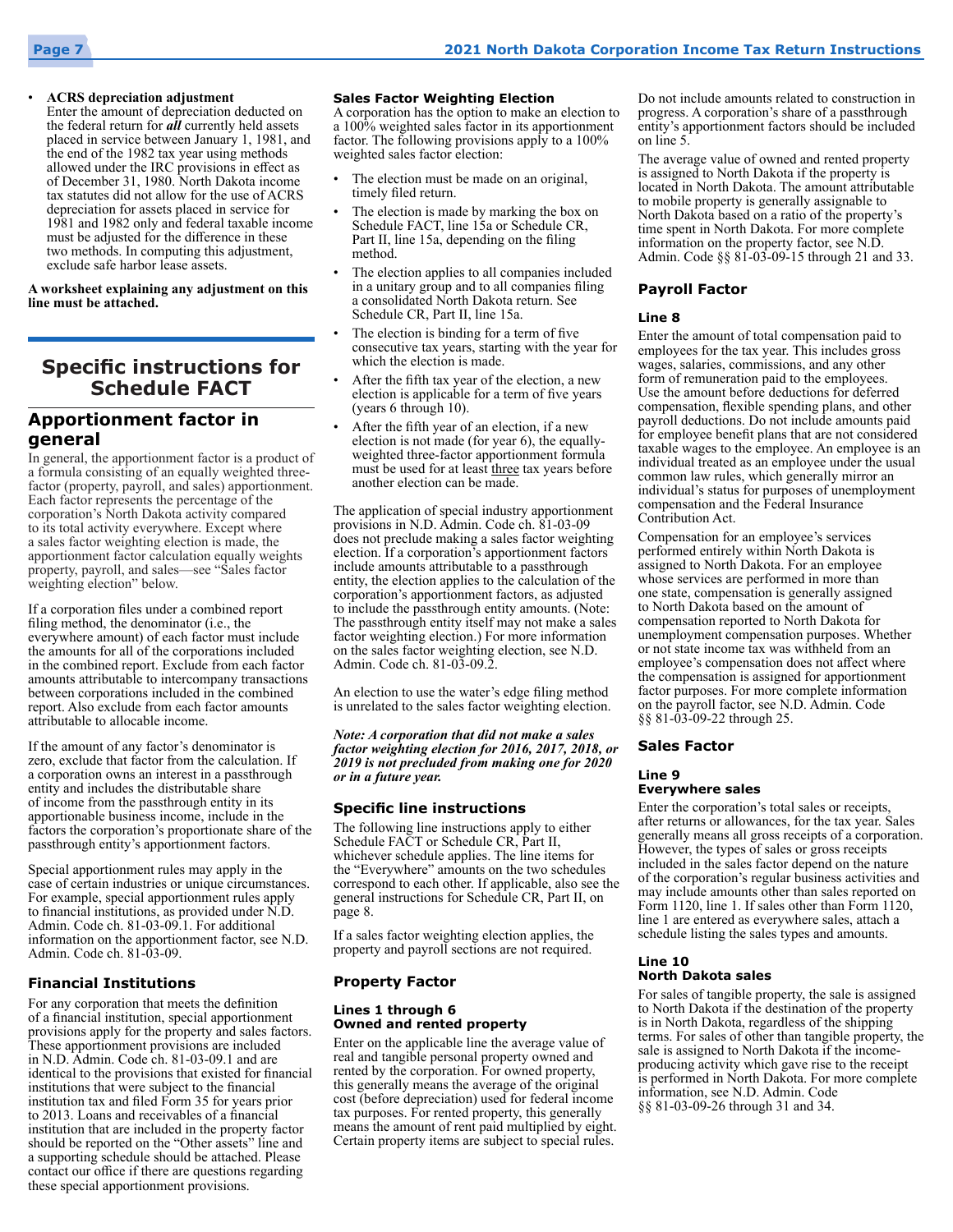#### **Line 11 Throwback sales**

Enter the amount of sales shipped from a location in North Dakota that are delivered to the U.S. government or to another state or country where the corporation is not subject to a tax measured by income in that jurisdiction. For more complete information, see N.D. Admin. Code §§ 81-03-09-29 and 30.

#### **Line 14 Apportionment factor**

If making a sales factor weighting election, skip this line and go to line 15.

Otherwise, divide line 13 by the number of factors having an amount greater than zero in column 1 on lines 7, 8, and 12. Enter the result on this line and on page 1, line 5. Do not complete lines 15 and 16.

#### **Sales Factor Weighting Election Apportionment Factor**

#### **Line 15**

If making a sales factor weighting election, mark the box on line 15a. See "Sales factor weighting election" for more information.

On line 15b, indicate the year within the five-year election period for which this return is being filed by entering a number from 1 to 5. Entering year 2 or 3 does not constitute a new five year election.

#### **Line 16**

Enter the amount from line 12 column c.

### **Specific instructions for Schedule TC**

#### **Lines 1 through 3 Nonprofit private school tax credits**

Tax credits are allowed for contributions to qualifying nonprofit private primary, secondary, and higher education schools located in North Dakota. A separate credit is allowed for each category of school. To qualify, a contribution must be made directly to or specifically designated for the exclusive use of a qualifying school. If a contribution is made to an account, fund, or entity benefiting both qualifying and nonqualifying schools, it qualifies for the credit only if the entity provides the donor with a statement showing the amount specifically designated for the use of the qualifying school or other documentation for non-cash contributions. A list of qualifying schools can be found in the Corporate Income Tax Credit Booklet on our website at www.nd.gov/tax/corp/forms.

If a contribution is made to a qualifying school that provides education in one or more grades in both the primary school category (K through 8th grades) and secondary school category (9th through 12th grades), a separate credit is allowed for the amount contributed to each category of school. Unless the school provides the donor with a statement showing the amount specifically designated for the use of each category of school, one-half of the contribution will be deemed to have been made to each category of school.

A corporation may elect to treat a contribution as having been made during a tax year if made on or before the due date, including extensions, for filing Form 40 for that tax year.

The credit allowed for each category of school equals the lesser of (1) 50% of the contributions made to eligible schools within the category (2) 50% of the corporation's total income tax, or (3) \$2,500. Any excess credit may not be carried forward.

Enter on line 1 the credit for nonprofit private colleges. Enter on line 2 the credit for nonprofit private high schools. Enter on line 3 the credit for nonprofit private primary schools.

For each contribution, attach a copy of a receipt from the nonprofit private institution or a copy of a cancelled check *(front and back)* or other documentation for non-cash contributions.

#### **Lines 4-24**

Instructions for the following tax credits can be found in the Corporate Income Tax Credit Booklet on our website at www.nd.gov/tax/corp/forms.

Line 4. Geothermal, solar, wind, biomass energy device credits (prior to January 1, 2015).

Line 5. Wind energy device credit generated after December 31, 2014, and before January 1, 2017.

Line 6. Employment of the individuals with developmental disabilities or severe mental illness credit.

Line 7. Research and experimental expenditure credits generated by taxpayer.

Line 8. Research and experimental expenditure credits purchased by taxpayer.

Line 9. Renaissance Zone credits.

Line 10. Biodiesel or green diesel fuel production credit.

Line 11. Soybean and canola crushing equipment costs credit.

Line 12. Seed capital business investment credit.

Line 13. Biodiesel or green diesel fuel blending credit.

Line 14. Biodiesel or green diesel fuel sales equipment costs credit.

Line 15. Agricultural commodity processing facility investment credit.

Line 16. Endowment fund contribution credit.

Line 17. Internship employment credit.

Line 18. Angel fund investment credit carried forward.

Line 19. Workforce recruitment credit.

Line 20. Wages paid to a mobilized military employee credit.

Line 21. Housing incentive fund credit carried forward.

Line 22. Automation manufacturing equipment purchase credit carried forward.

Line 23. New automation tax credit (for purchases made on or after January 1, 2020.)

Line 24. Contributions to Rural Leadership ND scholarship program credit.

If a credit is being claimed on Schedule TC or Schedule CR Part III, line  $7 - 15$ ,  $17 - 19$ , or 22, a local tax clearance is required for each county the corporation has 50% or more interest in real property in North Dakota. The tax clearance requirement also applies to any officer(s) responsible for the corporation's state tax filing or payment obligations. The tax incentives listed may not be granted, or claimed by, a taxpayer who is delinquent on property tax owed on real property in North Dakota or is delinquent on any state or local tax obligation.

To satisfy the property tax clearance requirement, a Property Tax Clearance Record form is required for each county in which the corporation or responsible officer(s) holds a  $50$  percent or more ownership interest. A new Property Tax Clearance Record form must be obtained and attached to the Form 40 for each year a listed income tax incentive is claimed. The form and instructions are available on our website.

### **Specific instructions for Schedule CR**

Schedule CR is a worksheet to compute the North Dakota tax liability of multiple nexus companies in one unitary group on one North Dakota "consolidated" return. The tax liabilities are computed for each company apportioning its income to North Dakota, added together, and the total carried to page 1. Before you begin to complete the CR schedules, you must complete lines 1-4, page 1. Each company separately listed on Schedule CR, including those with a zero apportionment factor, will be considered a taxpayer for purposes of having filed a return.

Schedule CR has three parts:

Schedule CR, Part I calculates the tax liability of each company.

• Line 4 - Enter the amount from page 1, line 4 *(enter the same amount for each company).*

Schedule CR, Part II calculates the North Dakota apportionment factor for each nexus company.

- Each company computes its separate North Dakota apportionment factor using the total everywhere property, payroll, and sales of the entire unitary group for the denominators. Each company uses its own separate North Dakota property, payroll, and sales as the numerator.
- Line 5 Enter the factor as calculated for each company on Schedule CR, Part II, line 14.

Schedule CR, Part III reports the tax credits available for each company.

• The tax credits are calculated for each company and totaled on Line 25. The total is carried to line 19 of Schedule CR, Part I. After all tax credits are reported on Schedule CR, Part III, each tax credit is totaled for all companies and reported on Schedule TC on page 4.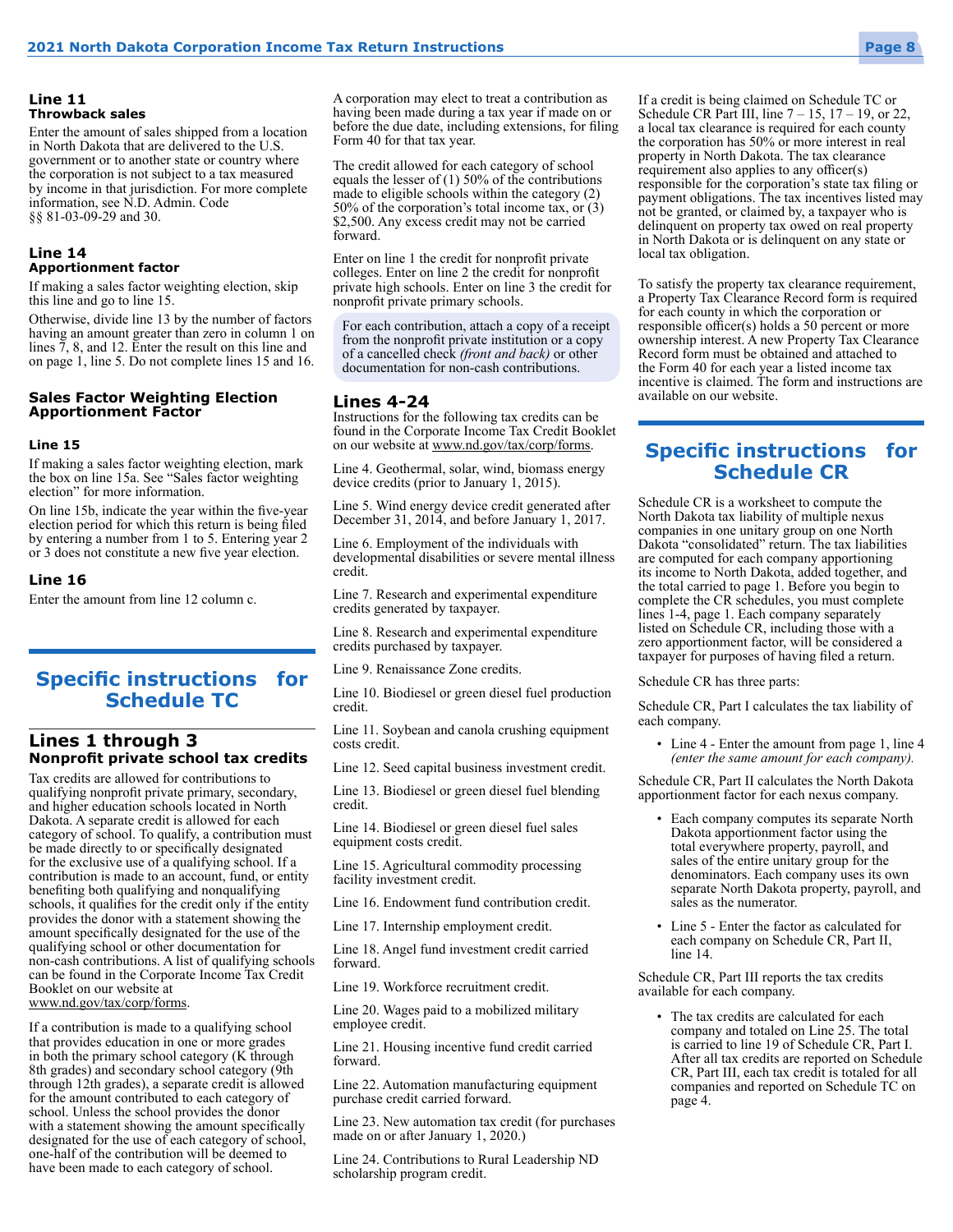

After Schedule CR has been completed and each separate company that apportions its income to North Dakota has computed its North Dakota tax liability and net income tax due, page 1, lines 5-20 are completed as follows:

- 1. Copy the apportionment factor from Schedule CR, Part II, line 14a or from line 16a, if the sales factor weighting election is made, to page 1, line 5.
- 2. Add together all the separate companies' amounts for lines 6 through 19 on Schedule CR, Part I and copy the total of each line for all companies to the corresponding line on page 1.
- 3. Complete Schedule TC. The total credits for all companies included on Schedule CR must equal the credits reported on Schedule TC.
- 4. Copy the amount from Schedule CR, Part I, line 20a to page 1, line 20.

Attach the completed Schedule CR to Form 40 when filed.